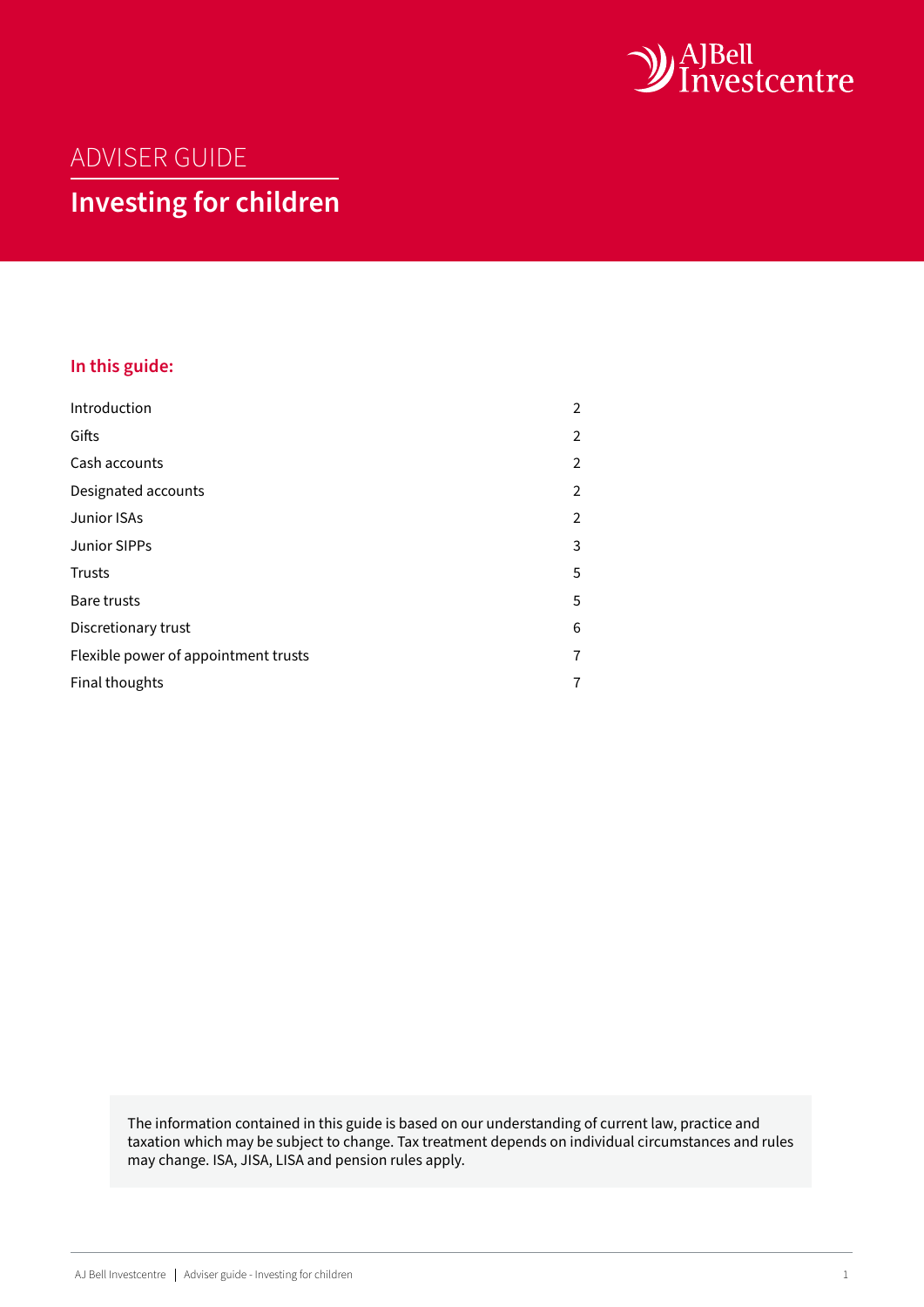# <span id="page-1-0"></span>**Introduction**

This guide looks at the options available for clients whose goal is to make longer-term investments for children or grandchildren under the age of 18. Generally, children cannot hold shares, investment funds or bonds directly, so we will look at the tax wrappers designed to hold them on their behalf, as well as certain types of trust.

# **Gifts**

Advisers and their clients need to consider where the funds for the investments are coming from.

In most of the examples in this guide, there will be a gift of some kind.

The type of gift, from whom it is gifted and from what it is gifted (i.e. existing capital, or surplus income) will each have different tax implications.

# **Cash accounts**

Bank accounts may be set up to hold cash gifts for a child with their parents acting as the signatory responsible for managing the account.

# **Designated accounts**

Some unit trusts and OEICs offer designated accounts. This allows an investment to be set up in the name of a parent or grandparent but earmarked for a particular purpose or, in this case, a child or grandchild.

However, these accounts are usually just a naming convention (as opposed to a trust) and there is no actual gift made. The funds still belong to the parents or grandparents and as a result they will continue to be liable for any income and capital gains personally.

As and when the assets do pass to the child, a potentially exempt transfer (PET) will occur at that point, so this approach isn't considered particularly efficient from an estate planning point of view.

# **Junior ISAs**

A stocks and shares Junior ISA (JISA) can be opened and managed on behalf of a child.

The child must be:

- under 18; and
- UK resident; or
- non-UK-resident crown employee (or dependant of a crown employee).

The child must not have a Child Trust Fund (CTF) or, if they do, this account must be transferred immediately (and closed) as part of the JISA application and before any payments into the new JISA are made.

#### **Important note**

A child can only have one cash JISA and one stocks and shares JISA at any one time – not one per tax year, as is the case for adult ISAs.

It is, however, possible to transfer freely between providers, and between cash and stocks and shares JISAs.

#### **Registered contact**

An application for a JISA **can only be made by the child's parent or legal guardian.** This person is referred to as the **registered contact**. The registered contact must be aged 16 years or over at the point of making the application. The registered contact is responsible for the management of the JISA, including investment choices.

Unless a grandparent has full parental responsibility, they cannot be a registered contact. This is worth bearing in mind as, without being the registered contact, a grandparent cannot open a JISA nor manage its investment, although they can pay into it (see below).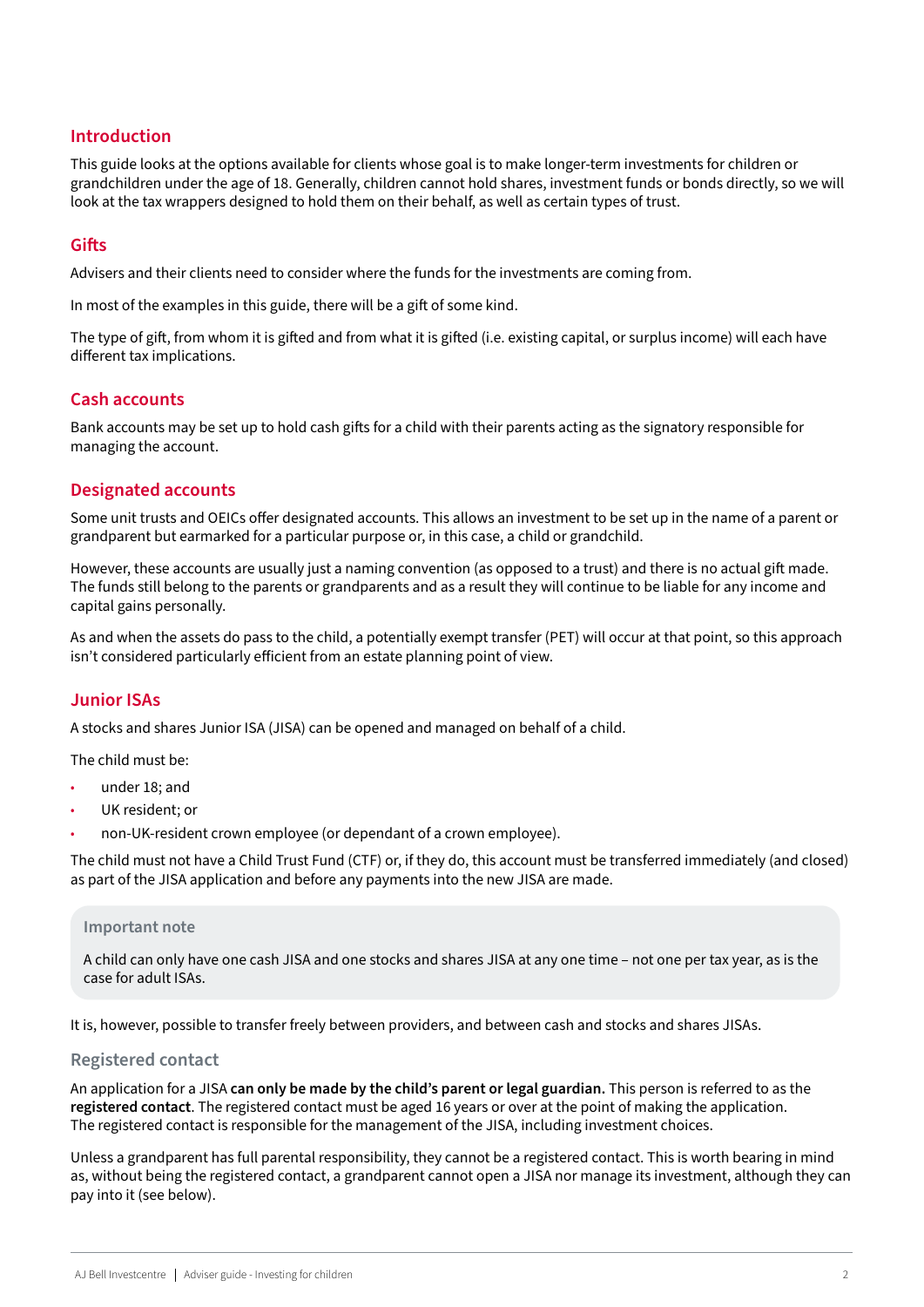# <span id="page-2-0"></span>**Subscriptions to a JISA**

The annual JISA subscription limit is £9,000 (2022/23). This allows a significant pot of investments that will be free from Income Tax and Capital Gains Tax to be accumulated.

Although a JISA must be established and managed by the registered contact , anyone can make a subscription to it for the benefit of the child. The subscriptions will be treated as a gift.

Subscriptions are treated for Inheritance Tax (IHT) purposes as gifts but, unlike many trust accounts, the parental settlement rules do not apply where the capital was gifted by the child's parents. These rules are explained later in this guide.

In addition, if the annual subscription is paid each year from surplus income that is not required to maintain the donor's regular lifestyle, the gifts may be exempt and immediately outside of their estate for IHT.

Unlike adult ISAs, subscriptions can continue for a child who ceases to meet the UK residency criteria so long as the child was eligible when the JISA was opened. The subscriptions can also come from a non-UK resident too.

### **Older teens**

In the tax year in which the child turns 16, they can open and subscribe to an adult cash ISA as well as benefitting from the ongoing JISA subscriptions. This means £29,000 could be saved into ISAs each year for two tax years (until the child reaches 18).

### **Reaching 18**

When the child reaches age 18, the account is converted to an adult ISA and withdrawals may then be made.

The new adult investor can keep the ISA, withdraw all or some of the funds, or even make a partial transfer of up to £4,000 into a Lifetime ISA in order to get a government bonus.

### **Example**

Rufus will turn 18 on 2 March 2023.

He could subscribe £9,0000 to his JISA between 6 April 2022 and 1 March 2023 inclusive. Once he turns 18, his JISA converts to an adult stocks and shares ISA and can accept *subscriptions* up to the annual ISA limit of £20,000.

So subscriptions could be made up to £29,000 (in the 2022/23 tax year)to what is effectively the same account and then £20,000 each year after that.

### **Access**

Withdrawals cannot be made from a JISA.

The only two exceptions are if the child is terminally ill – in which case the registered contact must seek agreement directly from HMRC for the withdrawal to be made – or if the child dies.

# **Junior SIPPs**

- A pension can be opened for a UK-resident child under 18.
- Parents or grandparents can contribute to a child's pension usually up to £3,600 gross (£2,880 net) can be paid in each tax year.
- However, higher contributions can be made if the child has earned income.
- Contribution limits and tax relief are based upon the child's tax position.
- They may have earned income of their own if they are older teens but they are unlikely to be in a position to save this.
- Parental settlement rules do not apply.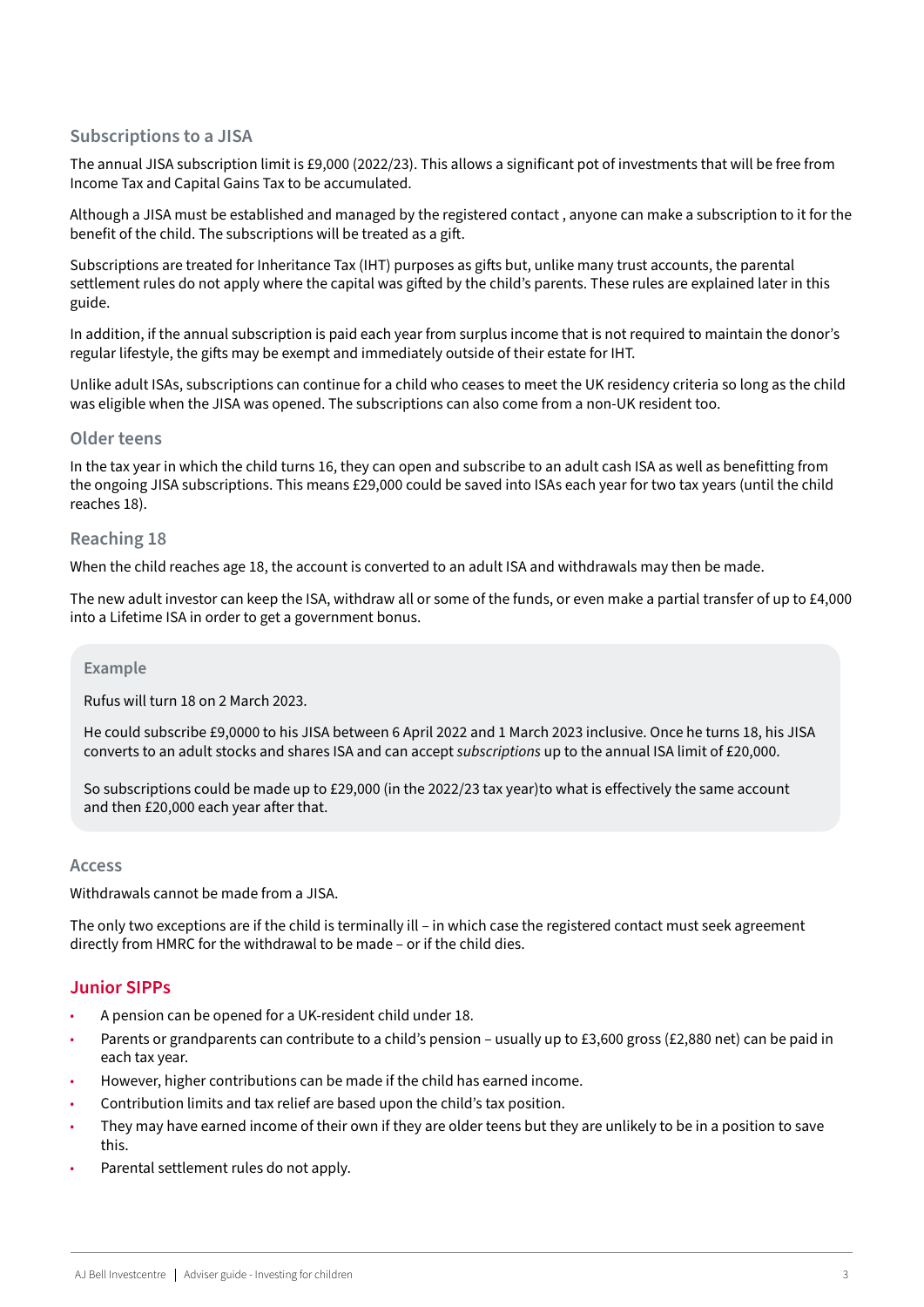### **Access**

Of course, the downside is that the child cannot access the money until the minimum pension age. This is currently age 55 but is expected to reach 57 in 2028. For children today, it is quite possible it will be age 60 by the time they are looking to access their retirement funds.

The gift to a child's pension will be a PET for IHT if it is not using all of part of the donor's annual gift exemption or it is not made from surplus income.

# **Junior SIPP as a beneficiary**

The introduction of more flexible death benefits with pension freedoms means it can be beneficial for clients over 75 to pass their unused pension fund to their grandchildren.

The scheme administrator or trustees will still have discretion over who can receive death benefits, but nominating grandchildren could prove a tax-efficient strategy, particularly if the funds then bypass a higher rate taxpayer adult (parent) who may not need to the funds. Trusts



### **Example**

Tony is aged 80. His son John is a higher rate taxpayer with two children of his own, Josh and Beth.

As Tony is over age 75, upon his death, any payment to his beneficiaries will be subject to Income Tax at their marginal rate. Rather than the funds pass to John (who would find himself paying higher rate tax on any income taken), Tony could nominate Josh and Beth. Any funds then held in their own Junior SIPP could be accessed for their benefit at any time, and they would have their full Income Tax personal allowance available.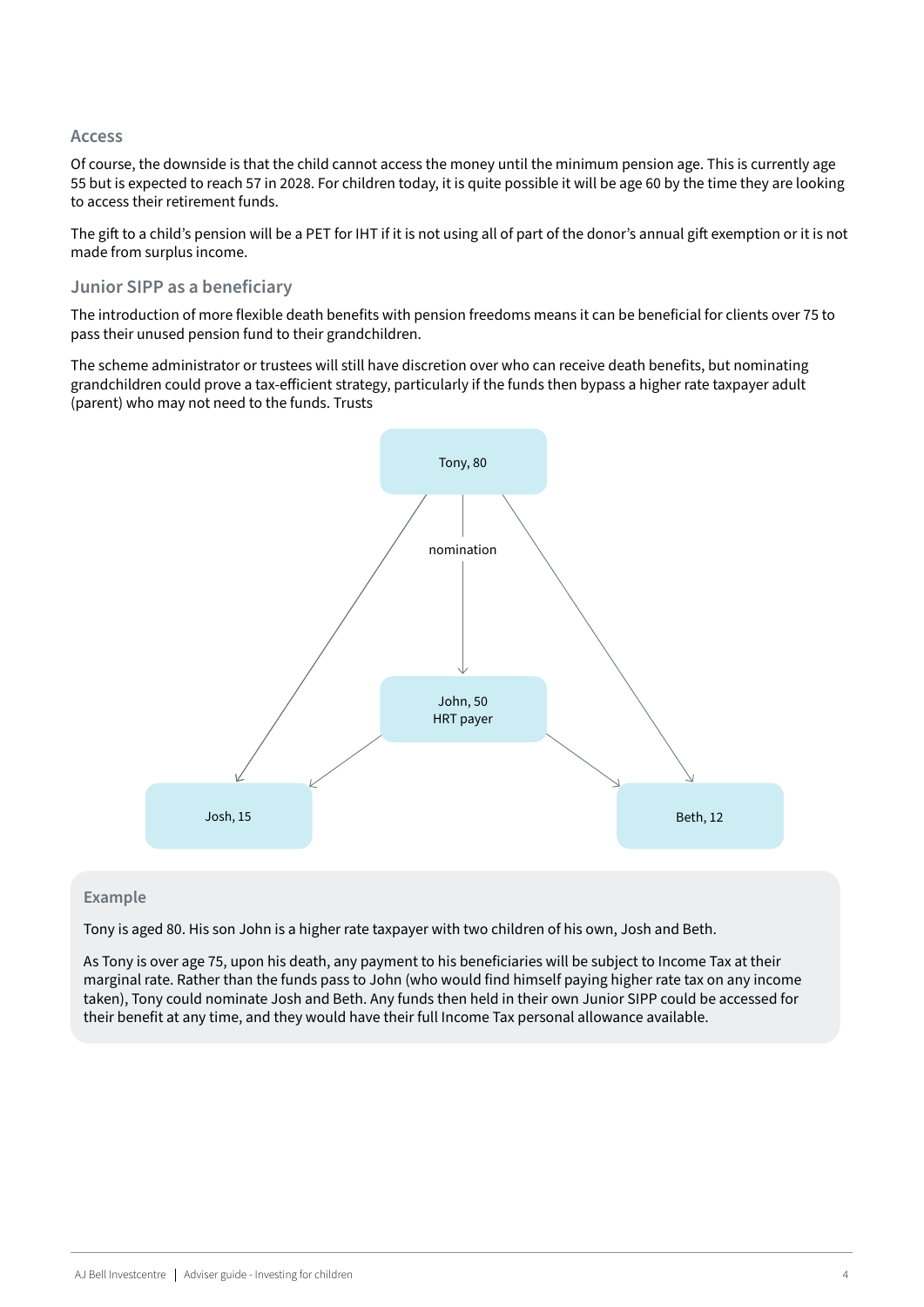# <span id="page-4-0"></span>**Trusts**

A trust is a way that a gift could be made now for a child or grandchild whilst giving some control over the funds and what they are used for.

#### **Parental settlements**

Parents making gifts need to be aware that, where a child has an entitlement to income from capital gifted by a parent and that income exceeds £100 a year, then the whole amount of income will be taxed as if it belonged to the parents.

The £100 a year limit is per parent, per child.

Examples where this applies include income from a bare trust or interest from cash in a children's deposit account.

If a parent created a discretionary trust for a child under 18, then the rules would only apply if income is actually paid to or for the benefit of the (minor) child.

The rules **do not** apply where grandparents make a gift for a grandchild under 18, nor do they apply for any gifts made to tax-free wrappers such as JISAs or Junior SIPPs.

#### **Bare trusts**

Bare trusts are the simplest form of trust.

The named beneficiary or beneficiaries are fixed and named at outset and cannot be changed. Although future children or grandchildren can't be added once the trust is set up, new settlements could be created for their benefit.

A grandparent, as trustee, could establish and run a bare trust. Contrast this with a JISA account that must be opened and maintained by the registered contact.

A gift made to establish a bare trust will be a PET so, although there is no 'limit' to what can be paid into the trust, there are IHT considerations to be aware of.

The beneficiary has a right (an absolute entitlement) to the trust capital and any income generated from it.

This means the child's own Income Tax allowances and CGT allowances are used. Income and gains could therefore be tax free if these allowances are not exceeded.

However, the parental settlement rules will apply if a bare trust is created by a parent. If income generated is in excess of £100 a year, then the whole amount of income will be treated as the parent's own for tax purposes.

#### **Access**

Provided the trust property is used for the benefit of the beneficiary, income and capital can be withdrawn from the account at the instruction of the trustees prior to the beneficiary reaching age 18 (16 in Scotland).

The trust can continue once the beneficiary reaches majority.

However, the trustees will need to notify the beneficiary and pass on details of income and gains generated so that the beneficiary can ensure they are declared and that tax is paid as appropriate.

The beneficiary may decide at that point that they wish to access the capital, in which case the trustees must pay it to them.

As the beneficiary is treated as if they have owned the investments in the trust since inception, there will be no disposal for CGT purposes at this time. The beneficiary acquires the original base cost of the investments.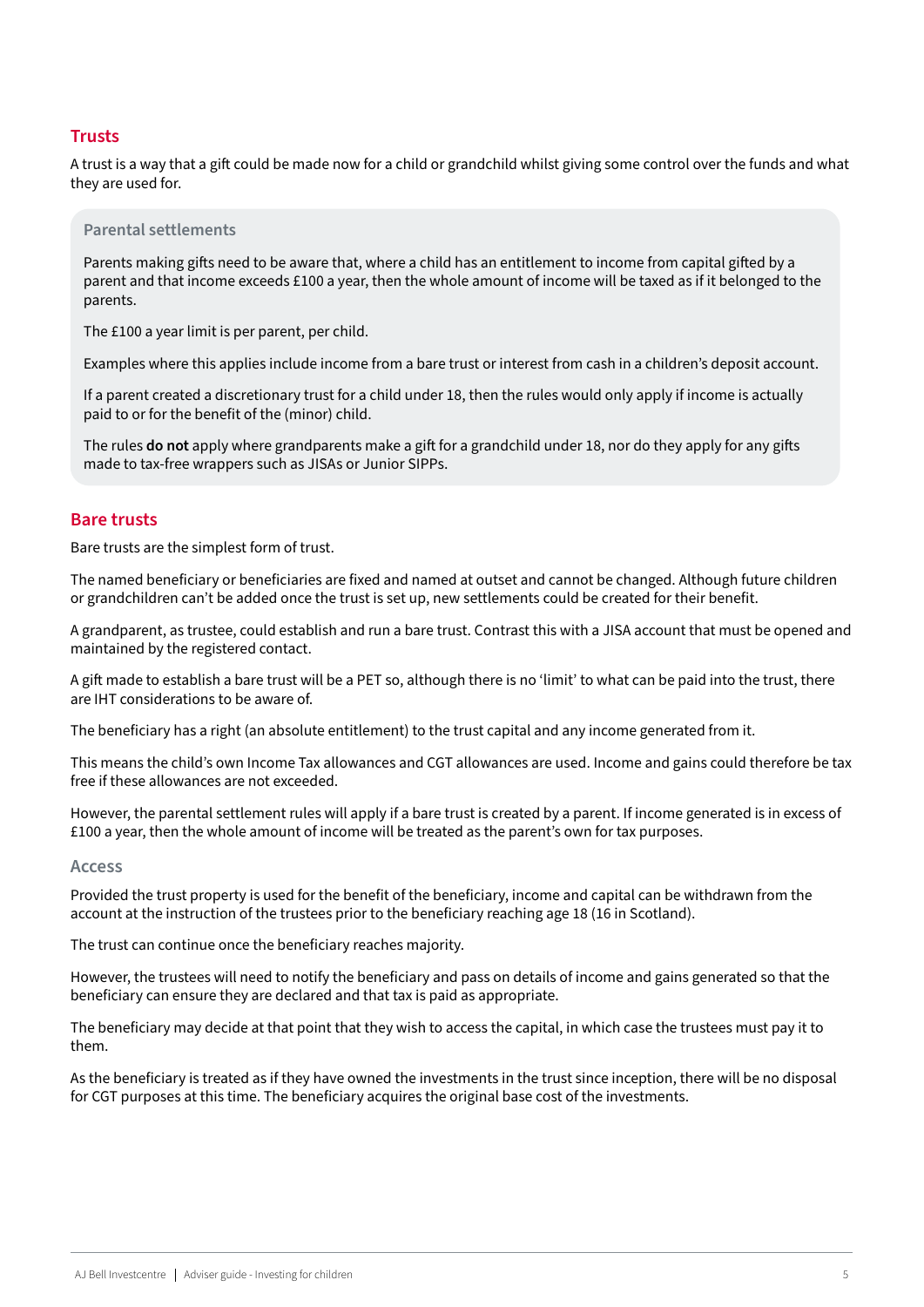# <span id="page-5-0"></span>**Discretionary trust**

Discretionary trusts can offer the greatest flexibility and potential for control.

The donor makes a gift to the trust and can make their wishes for the funds clear at outset.

The trustees have complete discretion over the payment of capital and income. The trustees can make changes to what the beneficiaries receive from the trust, as and when it becomes appropriate.

This is particularly useful if funds are needed for a particular purpose and they cannot be accessed from other accounts. For example, a JISA would not be suitable to hold money required for school fees as they cannot be accessed until age 18.

As there is no absolute entitlement arising at age 18, the trustees can also wait until they feel that the beneficiaries are old enough to look after the funds themselves or access further capital before releasing funds.

The beneficiaries do not have to be individually named, so a class of beneficiaries can be specified. So, in the case of grandparents, if more grandchildren are born after the trust was created, they are still able to benefit.

**Tax**

The additional flexibility and control come at a price.

#### **Tax – donor**

Gifts into a discretionary trust will be chargeable lifetime transfers (CLTs).

If the value of the gift (plus any other CLTs made in the previous seven years) is over the nil rate band for each individual (currently £325,000), then IHT will be charged on the excess, at the lifetime rate of 20%.

Transferring existing unit trusts or OEICs into a discretionary trust may also trigger a CGT charge, although holdover relief may be available in some cases.

Where the trust was established by a parent and the beneficiaries are minor children, the parental settlement rules can apply when income is paid to a minor child.

#### **Tax – trustees**

Income generated by investments held in a discretionary trust will be taxable upon the trustees.

The trustees will pay tax at 45% on interest and 38.1% on dividend income above the trust standard rate band of £1,000.

Usually, half of the (personal) CGT allowance is available for trusts, although this is shared between other trusts created by the same settlor.

Periodic and exit charges also need to be considered. These will depend on the value of the trust.

#### **Tax – beneficiaries**

When income is paid to a beneficiary, it is deemed 'trust income' (regardless of the source) and is paid with a 45% tax credit.

**Example – income of £1,000**

Beneficiary receives £550

Tax credit £450

Non-taxpayer can reclaim £450, basic rate taxpayer £250